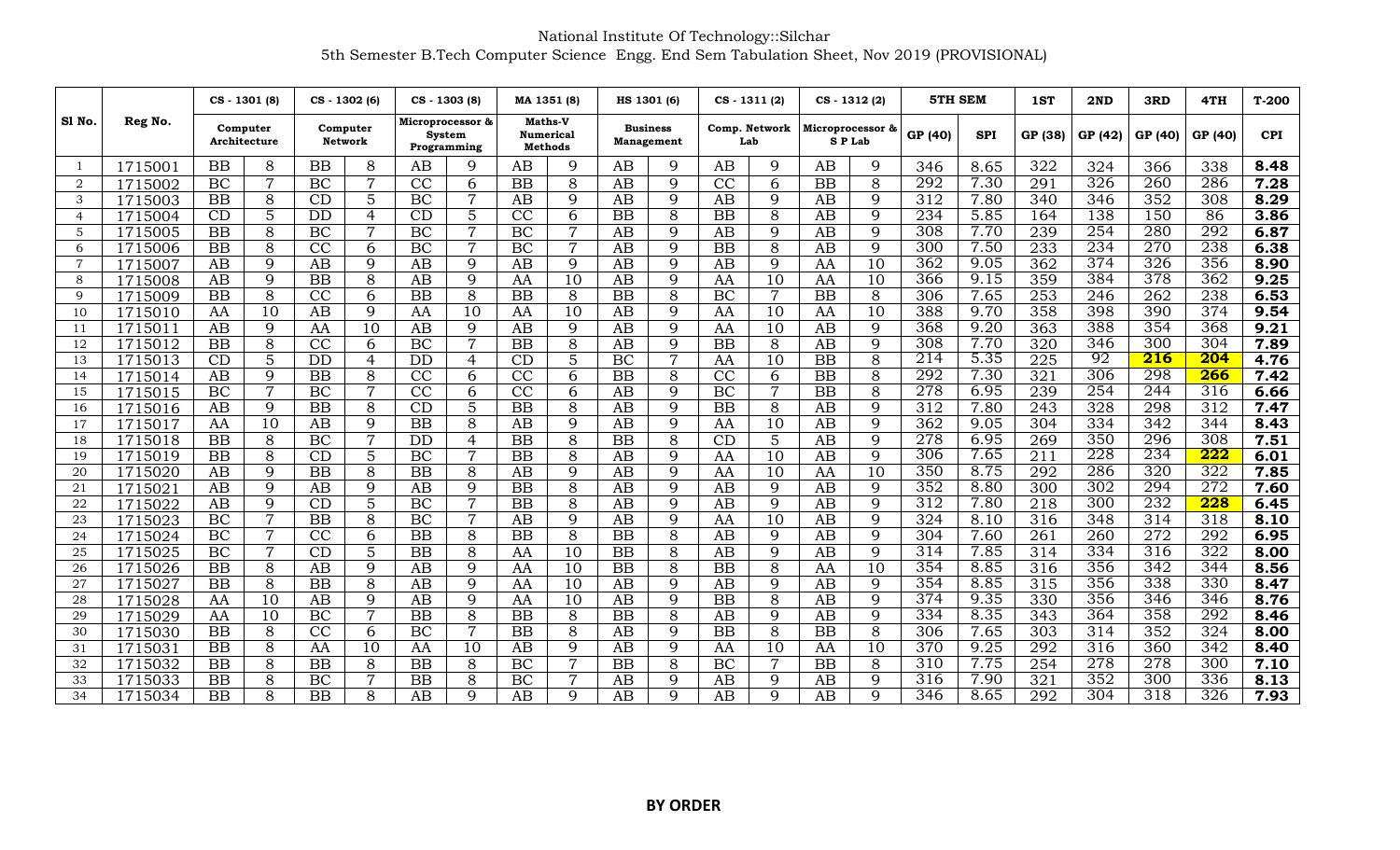## National Institute Of Technology::Silchar 5th Semester B.Tech Computer Science Engg. End Sem Tabulation Sheet, Nov 2019 (PROVISIONAL)

|        |         |                 | CS - 1301 (8)            |                 | CS - 1302 (6)              |                 | CS - 1303 (8)                                    | MA 1351 (8)                                          |                 |                 | HS 1301 (6)                          | $CS - 1311(2)$  |                |                 | $CS - 1312(2)$                        | 5TH SEM |            | 1ST              | 2ND     | 3RD              | 4TH<br>GP (40)<br>270<br>232<br>356<br>230<br>282<br>326<br>256<br>284<br>324<br>300<br>258 | $T-200$           |
|--------|---------|-----------------|--------------------------|-----------------|----------------------------|-----------------|--------------------------------------------------|------------------------------------------------------|-----------------|-----------------|--------------------------------------|-----------------|----------------|-----------------|---------------------------------------|---------|------------|------------------|---------|------------------|---------------------------------------------------------------------------------------------|-------------------|
| Sl No. | Reg No. |                 | Computer<br>Architecture |                 | Computer<br><b>Network</b> |                 | Microprocessor &<br><b>System</b><br>Programming | <b>Maths-V</b><br><b>Numerical</b><br><b>Methods</b> |                 |                 | <b>Business</b><br><b>Management</b> | Lab             | Comp. Network  |                 | Microprocessor &<br>GP (40)<br>SP Lab |         | <b>SPI</b> | GP (38)          | GP (42) | GP (40)          |                                                                                             | <b>CPI</b>        |
| 35     | 1715035 | BB              | 8                        | <b>BB</b>       | 8                          | AB              | 9                                                | AA                                                   | 10              | AB              | 9                                    | AB              | 9              | AA              | 10                                    | 356     | 8.90       | 291              | 242     | 296              |                                                                                             | 7.28              |
| 36     | 1715036 | AB              | $\overline{9}$           | CD              | $\overline{5}$             | CC              | 6                                                | BC                                                   | $\overline{7}$  | $\overline{AB}$ | $\overline{9}$                       | $\overline{AB}$ | $\overline{9}$ | BC              | $\overline{7}$                        | 292     | 7.30       | $\overline{255}$ | 270     | 264              |                                                                                             | 6.57              |
| 37     | 1715037 | BB              | 8                        | AB              | 9                          | AB              | 9                                                | AB                                                   | 9               | BB              | 8                                    | AB              | 9              | AB              | 9                                     | 346     | 8.65       | 338              | 356     | 334              |                                                                                             | 8.65              |
| 38     | 1715038 | <b>BC</b>       | $\overline{7}$           | <b>DD</b>       | 4                          | CD              | 5                                                | CC                                                   | 6               | <b>BB</b>       | 8                                    | BC              | $\overline{7}$ | AB              | 9                                     | 248     | 6.20       | 256              | 272     | 260              |                                                                                             | 6.33              |
| 39     | 1715039 | BC              | 7                        | BC              | $\overline{7}$             | $\overline{CC}$ | 6                                                | $\overline{BB}$                                      | 8               | BC              | $\overline{7}$                       | $\overline{CC}$ | 6              | $\overline{AB}$ | 9                                     | 282     | 7.05       | 272              | 316     | 306              |                                                                                             | 7.29              |
| 40     | 1715040 | BB              | 8                        | BB              | 8                          | AB              | 9                                                | AB                                                   | 9               | AB              | 9                                    | AA              | 10             | AB              | 9                                     | 348     | 8.70       | 299              | 332     | 336              |                                                                                             | 8.21              |
| 41     | 1715041 | BC              | $\overline{7}$           | $\overline{DD}$ | $\overline{4}$             | BC              | $\overline{7}$                                   | BC                                                   | $\overline{7}$  | $\overline{AB}$ | $\overline{9}$                       | $\overline{BB}$ | 8              | AB              | $\overline{9}$                        | 280     | 7.00       | 242              | 260     | 280              |                                                                                             | 6.59              |
| 42     | 1715042 | BC              | $\overline{7}$           | <b>BC</b>       | $\overline{7}$             | BC              | $\overline{7}$                                   | AB                                                   | 9               | <b>BB</b>       | 8                                    | AA              | 10             | AA              | 10                                    | 314     | 7.85       | 322              | 318     | 338              |                                                                                             | 7.88              |
| 43     | 1715043 | $\overline{BB}$ | $\overline{8}$           | $\overline{CC}$ | 6                          | $\overline{CC}$ | 6                                                | BC                                                   | $\overline{7}$  | $\overline{BB}$ | $\overline{8}$                       | $\overline{AB}$ | $\overline{9}$ | $\overline{AB}$ | 9                                     | 288     | 7.20       | 289              | 334     | 340              |                                                                                             | 7.88              |
| 44     | 1715044 | CC              | 6                        | <b>DD</b>       | $\overline{4}$             | CD              | 5                                                | <b>BB</b>                                            | 8               | <b>BB</b>       | 8                                    | $\overline{BC}$ | $\overline{7}$ | AB              | 9                                     | 256     | 6.40       | $\overline{321}$ | 318     | 300              |                                                                                             | 7.48              |
| 45     | 1715045 | BC              | $\overline{7}$           | BB              | 8                          | AB              | 9                                                | AA                                                   | 10              | AB              | 9                                    | AA              | 10             | AB              | 9                                     | 348     | 8.70       | 290              | 280     | 318              |                                                                                             | 7.47              |
| 46     | 1715046 | CC              | 6                        | <b>BC</b>       | 7                          | BC              | $\overline{7}$                                   | <b>BB</b>                                            | 8               | $\overline{BC}$ | $\overline{7}$                       | AB              | 9              | $\overline{BB}$ | 8                                     | 286     | 7.15       | $\overline{279}$ | 276     | 258              | 230                                                                                         | 6.65              |
| 47     | 1715047 | BB              | 8                        | CD              | 5                          | CD              | 5                                                | BC                                                   | $\overline{7}$  | $\overline{BB}$ | $\overline{8}$                       | BC              | $\overline{7}$ | $\overline{BC}$ | $\overline{7}$                        | 266     | 6.65       | $\overline{231}$ | 230     | 244              | 246                                                                                         | $\overline{6.09}$ |
| 48     | 1715048 | BB              | $\overline{8}$           | BB              | 8                          | BB              | 8                                                | AB                                                   | 9               | AB              | 9                                    | BB              | 8              | <b>BB</b>       | 8                                     | 334     | 8.35       | $\overline{327}$ | 362     | 362              | 322                                                                                         | 8.54              |
| 49     | 1715049 | <b>BB</b>       | 8                        | <b>BB</b>       | 8                          | BC              | $\overline{7}$                                   | <b>BB</b>                                            | 8               | BB              | 8                                    | AB              | 9              | <b>BB</b>       | 8                                     | 314     | 7.85       | 333              | 380     | 344              | 318                                                                                         | 8.45              |
| 50     | 1715050 | $\overline{BB}$ | $\overline{8}$           | $\overline{BB}$ | $\overline{8}$             | AB              | $\overline{9}$                                   | AA                                                   | $\overline{10}$ | $\overline{AB}$ | $\overline{9}$                       | $\overline{BB}$ | $\overline{8}$ | AA              | 10                                    | 354     | 8.85       | $\overline{340}$ | 342     | 346              | 348                                                                                         | 8.65              |
| 51     | 1715051 | BC              | 7                        | <b>DD</b>       | $\overline{4}$             | CD              | 5                                                | $\overline{CC}$                                      | 6               | $\overline{BC}$ | $\overline{7}$                       | AB              | 9              | $\overline{BC}$ | $\overline{7}$                        | 242     | 6.05       | 237              | 184     | $\overline{216}$ | <b>196</b>                                                                                  | 5.38              |
| 52     | 1715052 | BC              | $\overline{7}$           | <b>DD</b>       | $\overline{4}$             | $\overline{CD}$ | 5                                                | $\overline{BB}$                                      | 8               | $\overline{AB}$ | $\overline{9}$                       | BC              | $\overline{7}$ | $\overline{BB}$ | 8                                     | 268     | 6.70       | 235              | 234     | 296              | 250                                                                                         | 6.42              |
| 53     | 1715053 | BB              | 8                        | <b>BB</b>       | 8                          | AA              | 10                                               | AA                                                   | 10              | AB              | 9                                    | BB              | 8              | AA              | 10                                    | 362     | 9.05       | 304              | 290     | 294              | 344                                                                                         | 7.97              |
| 54     | 1715054 | BB              | $\overline{8}$           | DD              | $\overline{4}$             | CC              | 6                                                | $\overline{BB}$                                      | 8               | $\overline{BB}$ | 8                                    | $\overline{AB}$ | 9              | AB              | 9                                     | 284     | 7.10       | $\overline{233}$ | 240     | 186              | 230                                                                                         | 5.87              |
| 55     | 1715055 | BB              | 8                        | <b>BC</b>       | $\overline{7}$             | BC              | $\overline{7}$                                   | <b>BB</b>                                            | 8               | BB              | 8                                    | BB              | 8              | <b>BB</b>       | 8                                     | 306     | 7.65       | $\overline{273}$ | 288     | 270              | 228                                                                                         | 6.83              |
| 56     | 1715056 | <b>BB</b>       | 8                        | CC              | 6                          | BC              | $\overline{7}$                                   | AB                                                   | 9               | AB              | 9                                    | AB              | 9              | AB              | 9                                     | 318     | 7.95       | 294              | 308     | 270              | 280                                                                                         | 7.35              |
| 57     | 1715057 | BB              | $\overline{8}$           | BC              | $\overline{7}$             | CC              | 6                                                | $\overline{BB}$                                      | 8               | <b>BB</b>       | 8                                    | AA              | 10             | <b>BB</b>       | 8                                     | 302     | 7.55       | $\overline{249}$ | 260     | 284              | 238                                                                                         | 6.67              |
| 58     | 1715058 | BB              | $\overline{8}$           | AB              | 9                          | BB              | 8                                                | $\overline{AB}$                                      | 9               | $\overline{BB}$ | $\overline{8}$                       | $\overline{BB}$ | 8              | $\overline{BB}$ | 8                                     | 334     | 8.35       | 212              | 222     | 246              | 286                                                                                         | 6.50              |
| 59     | 1715059 | BB              | 8                        | BC              | $\overline{7}$             | CC              | 6                                                | BC                                                   | $\overline{7}$  | BB              | 8                                    | <b>BB</b>       | 8              | <b>BB</b>       | 8                                     | 290     | 7.25       | 304              | 296     | 294              | 262                                                                                         | 7.23              |
| 60     | 1715060 | AB              | 9                        | <b>BB</b>       | 8                          | <b>BC</b>       | $\overline{7}$                                   | AB                                                   | 9               | <b>BB</b>       | 8                                    | BC              | $\overline{7}$ | AB              | 9                                     | 328     | 8.20       | 291              | 318     | 362              | 326                                                                                         | 8.13              |
| 61     | 1715061 | $\overline{CC}$ | 6                        | $\overline{DD}$ | $\overline{4}$             | $\overline{CD}$ | $\overline{5}$                                   | $\overline{CC}$                                      | 6               | $\overline{CC}$ | 6                                    | BC              | $\overline{7}$ | $\overline{BB}$ | 8                                     | 226     | 5.65       | 254              | 256     | 236              | 218                                                                                         | 5.95              |
| 62     | 1715062 | AB              | 9                        | <b>BB</b>       | 8                          | BB              | 8                                                | <b>BB</b>                                            | 8               | AB              | 9                                    | BC              | $\overline{7}$ | BC              | $\overline{7}$                        | 330     | 8.25       | 299              | 284     | 330              | 338                                                                                         | 7.91              |
| 63     | 1715063 | BB              | $\overline{8}$           | <b>DD</b>       | $\overline{4}$             | BC              | $\overline{7}$                                   | $\overline{AB}$                                      | 9               | $\overline{AB}$ | 9                                    | BC              | $\overline{7}$ | $\overline{BC}$ | $\overline{7}$                        | 298     | 7.45       | $\sqrt{249}$     | 282     | 252              | 250                                                                                         | 6.66              |
| 64     | 1715064 | CC              | 6                        | CC              | 6                          | <b>BC</b>       | $\overline{7}$                                   | <b>BB</b>                                            | 8               | AB              | 9                                    | BB              | 8              | AB              | 9                                     | 292     | 7.30       | 340              | 310     | 330              | 300                                                                                         | 7.86              |
| 65     | 1715065 | BB              | 8                        | BB              | 8                          | BB              | 8                                                | $\overline{BB}$                                      | 8               | $\overline{BB}$ | $\overline{8}$                       | AB              | 9              | $\overline{BB}$ | 8                                     | 322     | 8.05       | $\overline{343}$ | 308     | 360              | 330                                                                                         | 8.32              |
| 66     | 1715066 | BC              | 7                        | CD              | 5                          | <b>BC</b>       | $\overline{7}$                                   | $\overline{BB}$                                      | 8               | $\overline{BB}$ | 8                                    | $\overline{BB}$ | 8              | $\overline{BC}$ | $\overline{7}$                        | 284     | 7.10       | $\overline{291}$ | 286     | 264              | 302                                                                                         | 7.14              |
| 67     | 1715067 | <b>BB</b>       | 8                        | CD              | 5                          | BB              | 8                                                | AA                                                   | 10              | BC              | $\overline{7}$                       | AA              | 10             | AB              | $\mathbf Q$                           | 318     | 7.95       | 294              | 346     | 314              | 290                                                                                         | 7.81              |
| 68     | 1715068 |                 | #####                    | $\mathbf{F}$    | $\overline{0}$             | F               | $\overline{0}$                                   | AB                                                   | 9               | $\overline{BB}$ | $\overline{8}$                       | $\overline{BC}$ | $\overline{7}$ | $\overline{BC}$ | $\overline{7}$                        | 148     | 3.70       | 289              | 230     | 260              | 230                                                                                         | 5.79              |
| 69     | 1715069 | AB              | 9                        | $\overline{AB}$ | $\mathbf Q$                | AB              | 9                                                | AA                                                   | $\overline{10}$ | AB              | $\mathbf Q$                          | AA              | 10             | $\overline{BB}$ | 8                                     | 368     | 9.20       | $\overline{349}$ | 378     | 356              | 340                                                                                         | 8.96              |